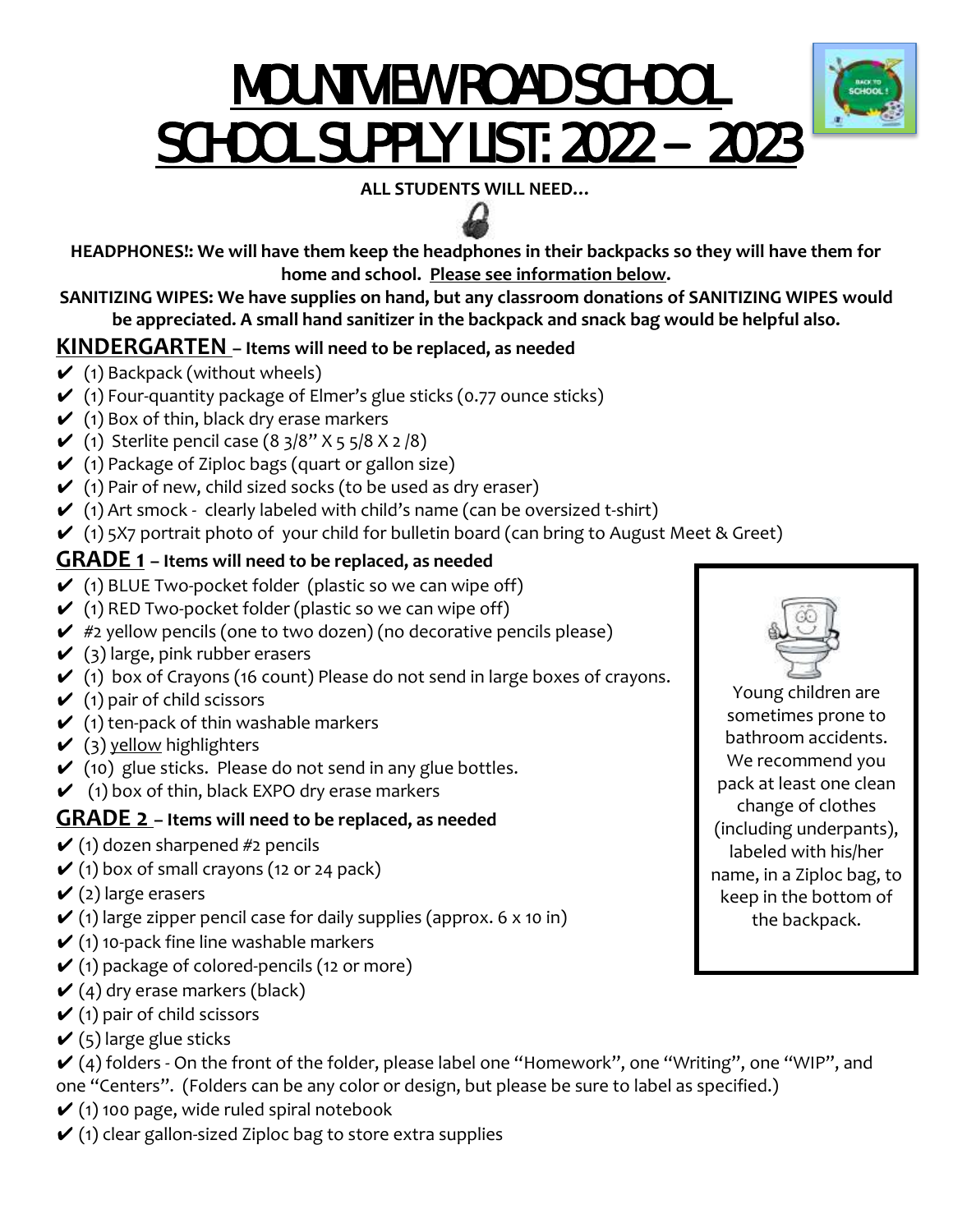#### **GRADE 3 – Items will need to be replaced, as needed**

- $\checkmark$  (1) double pocket homework folder
- $\checkmark$  (2) pencil cases (soft)
- $\checkmark$  (1 dozen +) #2 pencils (sharpened)
- $\checkmark$  (2) dark colored pens
- $\checkmark$  (1) highlighter marker
- $\checkmark$  (10) thin-tip markers (varied colors)
- $\checkmark$  (1) pair of child scissors (small/pointed)
- $(6)$  large Elmer's glue sticks
- $\checkmark$  (1) large pink rubber eraser
- $\checkmark$  (1) 1-inch 3 ring binder with a clear overlay (any color)
- $\checkmark$  (4) Expo dry erase markers (any color)
- $\checkmark$  (1) box of crayons (quantity 24+)
- $\checkmark$  (1) package of 3 X 5 index cards (quantity 100 per pack)

#### **GRADE 4 – Items will need to be replaced, as needed**

- ✔ (12) Pocket Expanding File Folder with Flap and Cord Closure letter-size. **Label the tabs with: Homework, Stay Home, Agenda, Grammar, Reading, Writing, TAPE/LA Ref., Spelling./Vocab., Reading Groups, Content, Math, Math Facts/WP**
- $\checkmark$  (1) two-pocket folder, free-choice design
- $\checkmark$  (2) spiral bound one-subject notebooks
- $\checkmark$  (2) soft pencil cases
- $\checkmark$  (3) jumbo book socks (dollar store has these if you purchase early)
- $\checkmark$  (2) packages 3x3 post-it notes
- $\checkmark$  (1) package index cards, either 3x5, 4x6, or 5x8 (quantity 100)
- $\checkmark$  (2) glue sticks
- $\checkmark$  (1) pair of child scissors
- $\checkmark$  (2) highlighter markers
- $\checkmark$  (2) blue pens
- $\checkmark$  (2) red pens
- $\checkmark$  Colored pencils (no more than 40 in a package)
- $\checkmark$  (1) dozen sharpened pencils
- $\vee$  Erasers, as needed
- $\checkmark$  (1) package of black dry-erase markers (quantity 4 per package

#### **GRADE 5 – Items will need to be replaced, as needed**

- $\checkmark$  (4) single-subject notebooks (green for science, blue for social studies, yellow for math and red for ELA). This is for organization – try to match colors as close as possible.
- $(4)$  double-pocket folders or accordion type file with pockets. Color-code the folders to match your notebooks. You will need one or the other – not both the folders and the file.
- $\checkmark$  (1) additional folder for homework (any color)
- $\checkmark$  (Dozen +) #2 pencils, sharpened with erasers. These will need to be replenished as needed.
- $\checkmark$  (1) zippered pencil case not a plastic box You will carry this from class to class with your tools inside.
- $\blacktriangleright$  A few pens (blue or black) You may want to have some erasable ink pens, too.
- $\checkmark$  (1) dry erase marker (any color) this will need to be replenished as needed.
- $\checkmark$  (1) highlighter marker
- $\checkmark$  (1) pair of child scissors
- $\checkmark$  (1) white board eraser (can be a clean sock)

**PLEASE – NO 3-ring binders or Trappers. There is not enough room in the fifth grade desks to store them.**

This form will be available all year, online at: **https://www.hanovertwpschools.com/Domain/814**